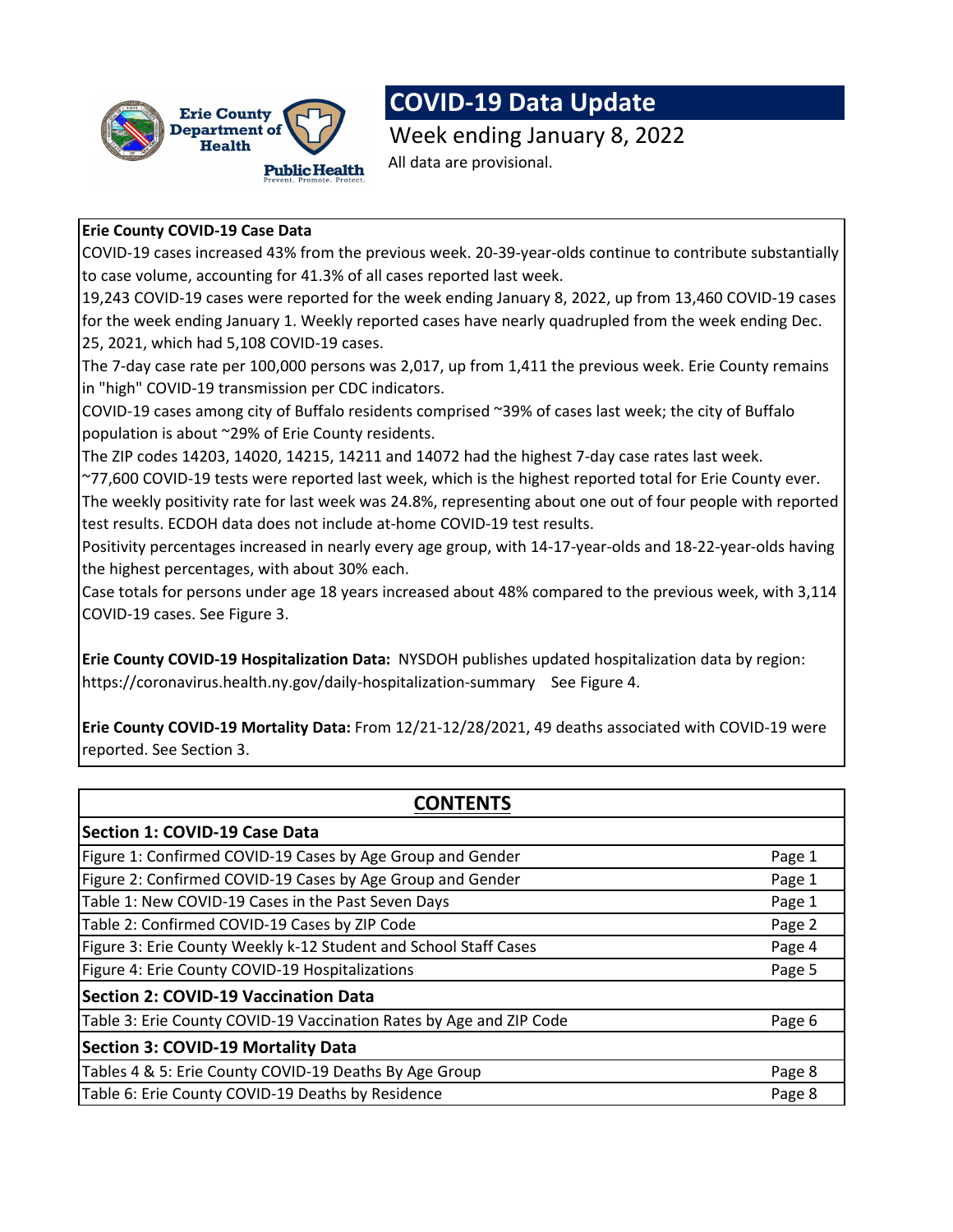# **Section 1: Confirmed COVID-19 Cases**

#### Figure 1

*Confirmed COVID-19 Cases by Age Group and Gender (March 2020 - January 8, 2022)*



Figure 2

*Confirmed COVID-19 Cases by Age Group and Gender (January 2-8, 2022)*



Table 1

|  |  |  |  |  | <b>New Cases in the Past Seven Days</b> |  |
|--|--|--|--|--|-----------------------------------------|--|
|--|--|--|--|--|-----------------------------------------|--|

|                    |                            | <b>Total New Cases in the</b> |
|--------------------|----------------------------|-------------------------------|
|                    | <b>New Cases in Past 7</b> | <b>Past Seven Days per</b>    |
| <b>Week Ending</b> | <b>Days</b>                | 100,000 Persons*              |
| 12/4/2021          | 5,537                      | 580.3                         |
| 12/11/2021         | 4,345                      | 455.3                         |
| 12/18/2021         | 3,472                      | 363.9                         |
| 12/25/2021         | 5,108                      | 535.3                         |
| 1/1/2022           | 13,460                     | 1410.6                        |
| 1/8/2022           | 19,243                     | 2016.6                        |

\*Population Source: 2020 U.S. Census Bureau *This metric shows trends over time. 100+ new cases in the past seven days per 100,000 persons indicates "high" COVID-19 transmission per CDC.*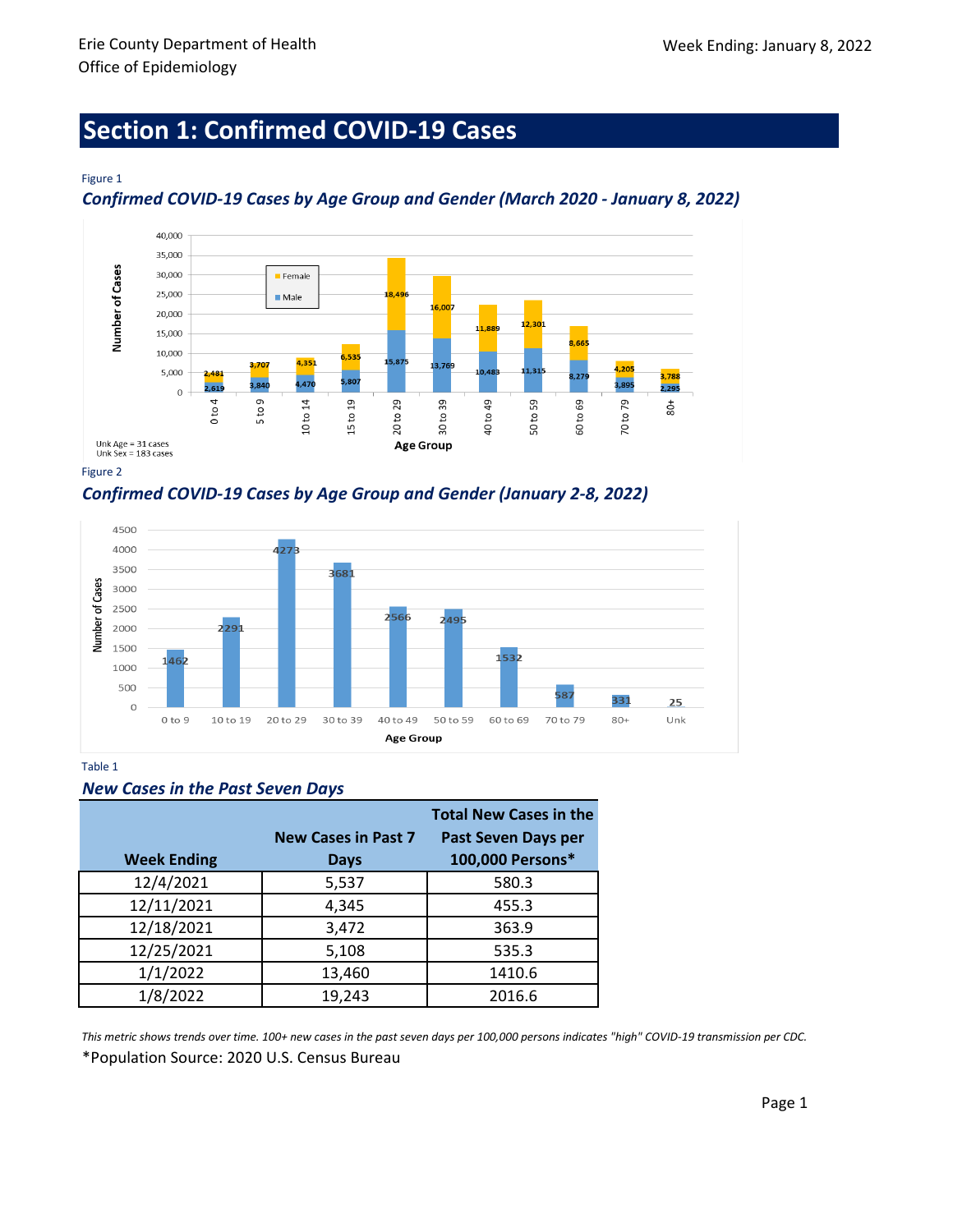#### Table 2

## *Confirmed Cases by Zip Code*

| Zip Code City |                                       | <b>Cases</b> | <b>Zip Code</b><br>Population** | <b>New Daily Cases</b><br>per 100,000<br>Persons on 7-Day<br><b>Rolling Average</b> <sup>1</sup> | <b>Total New Cases per</b><br>100,000 Persons in<br>the Past 7 Days <sup>2</sup> |  |
|---------------|---------------------------------------|--------------|---------------------------------|--------------------------------------------------------------------------------------------------|----------------------------------------------------------------------------------|--|
| 14215         | <b>Buffalo (East)</b>                 | 1084         | 39,999                          | 387.2                                                                                            | 2710.1                                                                           |  |
| 14221         | Amherst/Williamsville/Clarence        | 1020         | 53,555                          | 272.1                                                                                            | 1904.6                                                                           |  |
| 14150         | <b>Tonawanda</b>                      | 923          | 41,676                          | 316.4                                                                                            | 2214.7                                                                           |  |
| 14224         | <b>West Seneca</b>                    | 878          | 39,889                          | 314.4                                                                                            | 2201.1                                                                           |  |
| 14075         | <b>Hamburg</b>                        | 862          | 41,937                          | 293.6                                                                                            | 2055.5                                                                           |  |
| 14225         | Cheektowaga                           | 799          | 33,385                          | 341.9                                                                                            | 2393.3                                                                           |  |
| 14086         | Lancaster                             | 652          | 31,847                          | 292.5                                                                                            | 2047.3                                                                           |  |
| 14226         | Amherst (Snyder/Eggertsville)         | 642          | 29,267                          | 313.4                                                                                            | 2193.6                                                                           |  |
| 14127         | <b>Orchard Park</b>                   | 612          | 29,961                          | 291.8                                                                                            | 2042.7                                                                           |  |
| 14211         | Buffalo/Cheektowaga                   | 593          | 22,611                          | 374.7                                                                                            | 2622.6                                                                           |  |
| 14213         | <b>Buffalo (West Side)</b>            | 564          | 24,465                          | 329.3                                                                                            | 2305.3                                                                           |  |
| 14207         | <b>Buffalo (Black Rock/Riverside)</b> | 559          | 23,552                          | 339.1                                                                                            | 2373.5                                                                           |  |
| 14223         | <b>Tonawanda</b>                      | 540          | 22,665                          | 340.4                                                                                            | 2382.5                                                                           |  |
| 14217         | <b>Kenmore</b>                        | 532          | 23,480                          | 323.7                                                                                            | 2265.8                                                                           |  |
| 14216         | <b>Buffalo (North)</b>                | 520          | 22,431                          | 331.2                                                                                            | 2318.2                                                                           |  |
| 14220         | <b>Buffalo (South)</b>                | 502          | 24,227                          | 296.0                                                                                            | 2072.1                                                                           |  |
| 14227         | Cheektowaga                           | 502          | 23,426                          | 306.1                                                                                            | 2142.9                                                                           |  |
| 14072         | <b>Grand Island</b>                   | 492          | 20,374                          | 345.0                                                                                            | 2414.8                                                                           |  |
| 14043         | Depew                                 | 474          | 24,742                          | 273.7                                                                                            | 1915.8                                                                           |  |
| 14214         | <b>Buffalo (University)</b>           | 425          | 19,775                          | 307.0                                                                                            | 2149.2                                                                           |  |
| 14206         | <b>Buffalo (Kaisertown)</b>           | 420          | 20,751                          | 289.1                                                                                            | 2024.0                                                                           |  |
| 14228         | Amherst (Getzville)                   | 415          | 20,857                          | 284.2                                                                                            | 1989.7                                                                           |  |
| 14218         | Lackawanna                            | 399          | 19,039                          | 299.4                                                                                            | 2095.7                                                                           |  |
| 14051         | Amherst (East)                        | 360          | 19,533                          | 263.3                                                                                            | 1843.0                                                                           |  |
| 14052         | Aurora                                | 304          | 17,329                          | 250.6                                                                                            | 1754.3                                                                           |  |
| 14210         | Buffalo (South)                       | 268          | 14,694                          | 260.6                                                                                            | 1823.9                                                                           |  |
| 14201         | <b>Buffalo (Downtown)</b>             | 265          | 11,549                          | 327.8                                                                                            | 2294.6                                                                           |  |
| 14208         | <b>Buffalo (east)</b>                 | 262          | 11,125                          | 336.4                                                                                            | 2355.1                                                                           |  |
| 14212         | <b>Buffalo (Broadway)/Sloan</b>       | 250          | 10,641                          | 335.6                                                                                            | 2349.4                                                                           |  |
| 14219         | <b>Blasdell</b>                       | 233          | 11,536                          | 288.5                                                                                            | 2019.8                                                                           |  |
| 14222         | Buffalo (Elmwood Village)             | 227          | 14,046                          | 230.9                                                                                            | 1616.1                                                                           |  |
| 14004         | Alden                                 | 187          | 12,704                          | 210.3                                                                                            | 1472.0                                                                           |  |
| 14204         | <b>Buffalo (East)</b>                 | 187          | 8,691                           | 307.4                                                                                            | 2151.7                                                                           |  |
| 14032         | <b>Clarence (North)</b>               | 185          | 7,989                           | 330.8                                                                                            | 2315.7                                                                           |  |
| 14209         | <b>Buffalo (Delaware)</b>             | 175          | 7,926                           | 315.4                                                                                            | 2207.9                                                                           |  |
| 14085         | Hamburg (Lake View)                   | 165          | 7,353                           | 320.6                                                                                            | 2244.0                                                                           |  |
| 14031         | Clarence                              | 163          | 9,392                           | 247.9                                                                                            | 1735.5                                                                           |  |
| 14059         | Elma                                  | 157          | 8,933                           | 251.1                                                                                            | 1757.5                                                                           |  |
| 14057         | Eden                                  | 151          | 8,116                           | 265.8                                                                                            | 1860.5                                                                           |  |
| 14068         | <b>Amherst (Getzville)</b>            | 149          | 7,150                           | 297.7                                                                                            | 2083.9                                                                           |  |

page 3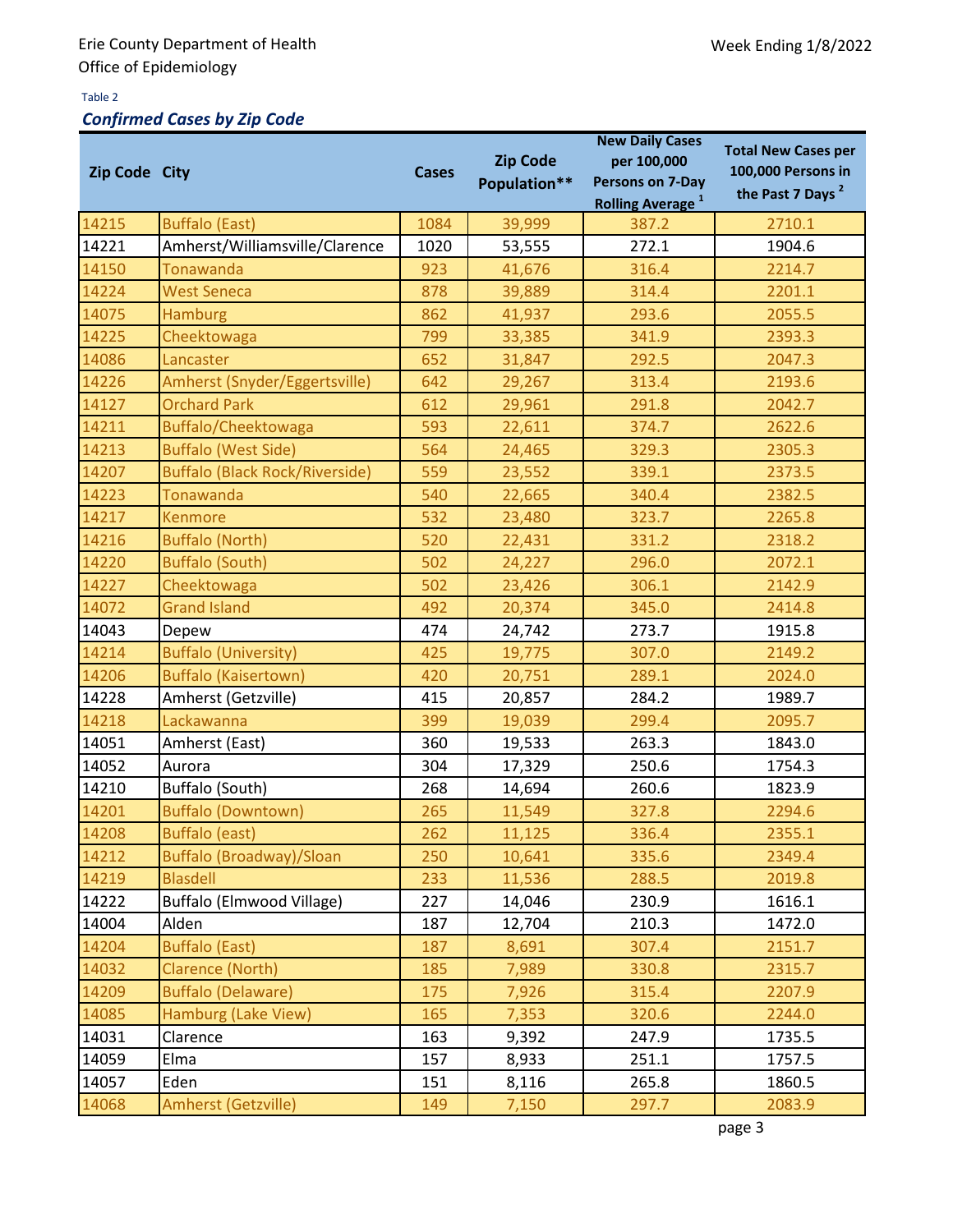### Erie County Department of Health Office of Epidemiology

| Zip Code City |                              | <b>Zip Code</b><br><b>Cases</b><br>Population** |         | <b>New Daily Cases</b><br>per 100,000<br><b>Persons on 7-Day</b><br><b>Rolling Average</b> <sup>1</sup> | <b>Total New Cases per</b><br>100,000 Persons in<br>the Past 7 Days <sup>2</sup> |  |
|---------------|------------------------------|-------------------------------------------------|---------|---------------------------------------------------------------------------------------------------------|----------------------------------------------------------------------------------|--|
| 14141         | Springville                  | 140                                             | 7,728   | 258.8                                                                                                   | 1811.6                                                                           |  |
| 14001         | Akron                        | 108                                             | 9,464   | 163.0                                                                                                   | 1141.2                                                                           |  |
| 14202         | <b>Buffalo (Downtown)</b>    | 106                                             | 3,911   | 387.2                                                                                                   | 2710.3                                                                           |  |
| 14006         | Angola                       | 100                                             | 9,858   | 144.9                                                                                                   | 1014.4                                                                           |  |
| 14047         | Derby                        | 81                                              | 6,440   | 179.7                                                                                                   | 1257.8                                                                           |  |
| 14203         | <b>Buffalo</b>               | 71                                              | 1,618   | 626.9                                                                                                   | 4388.1                                                                           |  |
| 14080         | Holland                      | 65                                              | 4,330   | 214.5                                                                                                   | 1501.2                                                                           |  |
| 14025         | Boston                       | 54                                              | 3,039   | 253.8                                                                                                   | 1776.9                                                                           |  |
| 14033         | Colden                       | 42                                              | 2,219   | 270.4                                                                                                   | 1892.7                                                                           |  |
| 14170         | West Falls                   | 42                                              | 2,286   | 262.5                                                                                                   | 1837.3                                                                           |  |
| 14111         | <b>North Collins</b>         | 41                                              | 3,352   | 174.7                                                                                                   | 1223.2                                                                           |  |
| 14034         | Collins                      | 38                                              | 2,742   | 198.0                                                                                                   | 1385.8                                                                           |  |
| 14070         | Gowanda                      | 33                                              | 6,732   | 70.0                                                                                                    | 490.2                                                                            |  |
| 14055         | <b>East Concord</b>          | 32                                              | 1,405   | 325.4                                                                                                   | 2277.6                                                                           |  |
| 14139         | Wales                        | 32                                              | 2,125   | 215.1                                                                                                   | 1505.9                                                                           |  |
| 14102         | <b>Marilla</b>               | 29                                              | 1,281   | 323.4                                                                                                   | 2263.9                                                                           |  |
| 14081         | Irving                       | 24                                              | 3,095   | 110.8                                                                                                   | 775.4                                                                            |  |
|               | 14260-142 Amherst (UB)       | 21                                              | 10,300  | 29.1                                                                                                    | 203.9                                                                            |  |
| 14030         | Chaffee                      | 20                                              | 1,807   | 158.1                                                                                                   | 1106.8                                                                           |  |
| 14091         | Lawtons                      | 18                                              | 1,079   | 238.3                                                                                                   | 1668.2                                                                           |  |
| 14026         | Bowmansville                 | 14                                              | 674     | X                                                                                                       | X                                                                                |  |
| 14069         | Glenwood                     | $\ast$                                          | 844     | $\mathsf{x}$                                                                                            | $\mathsf{x}$                                                                     |  |
| 14231         | <b>Buffalo</b>               | $\ast$                                          | n/a     | X                                                                                                       | X                                                                                |  |
|               | All Erie County <sup>+</sup> | 19,243                                          | 954,236 | 288.1                                                                                                   | 2016.6                                                                           |  |

*\*\*Population Source: ZIP code data from U.S. Census Bureau, DP-1, General Population & Housing Characteristics*

*ZCTAs are an approximation of mailing ZIP codes*

Highlighted: 7-day case rates = 2,000+

*Buffalo and Erie County from 2010 (U.S. Census Redistricting Data, PL 94-171) Summary File*

*1 Calculated by dividing total cases in past 7 days by 7, then dividing by ZIP code pop. & multiplying by 100,000*

*2 Calculated by dividing total cases in the past 7 days by the zip code population, and multiplying by 100,000*

*ⴕ Total Population Value for Erie County (954,236) from 2020 U.S. Census Bureau used to calculate 'All Erie County' daily and 7-day case rates*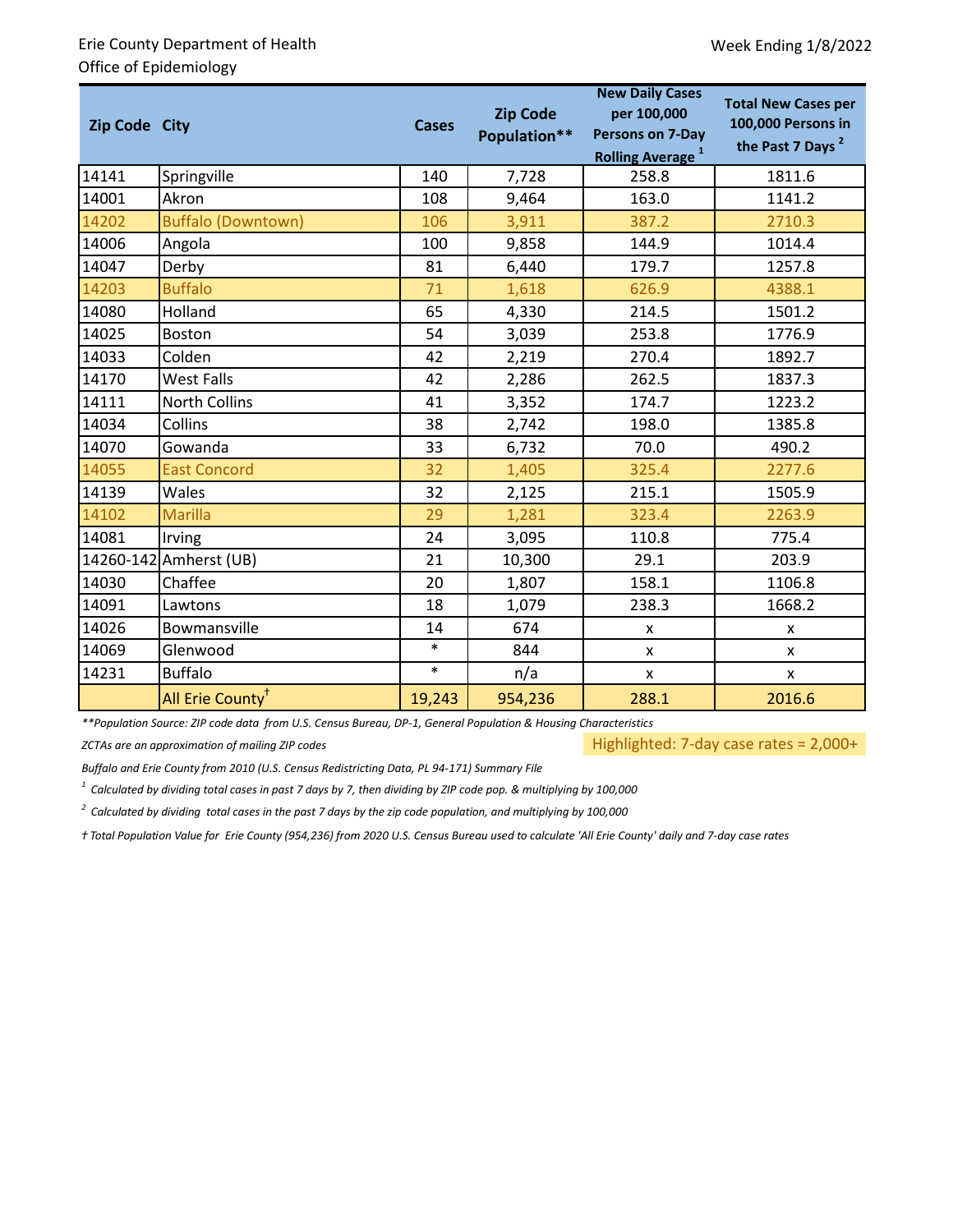Figure 3: Erie County Weekly Student and School Staff COVID-19 Cases



\*Data are incomplete for the past two weeks due to lags in reporting from schools and labs.

These data do not include self-reported at-home COVID-19 positive tests.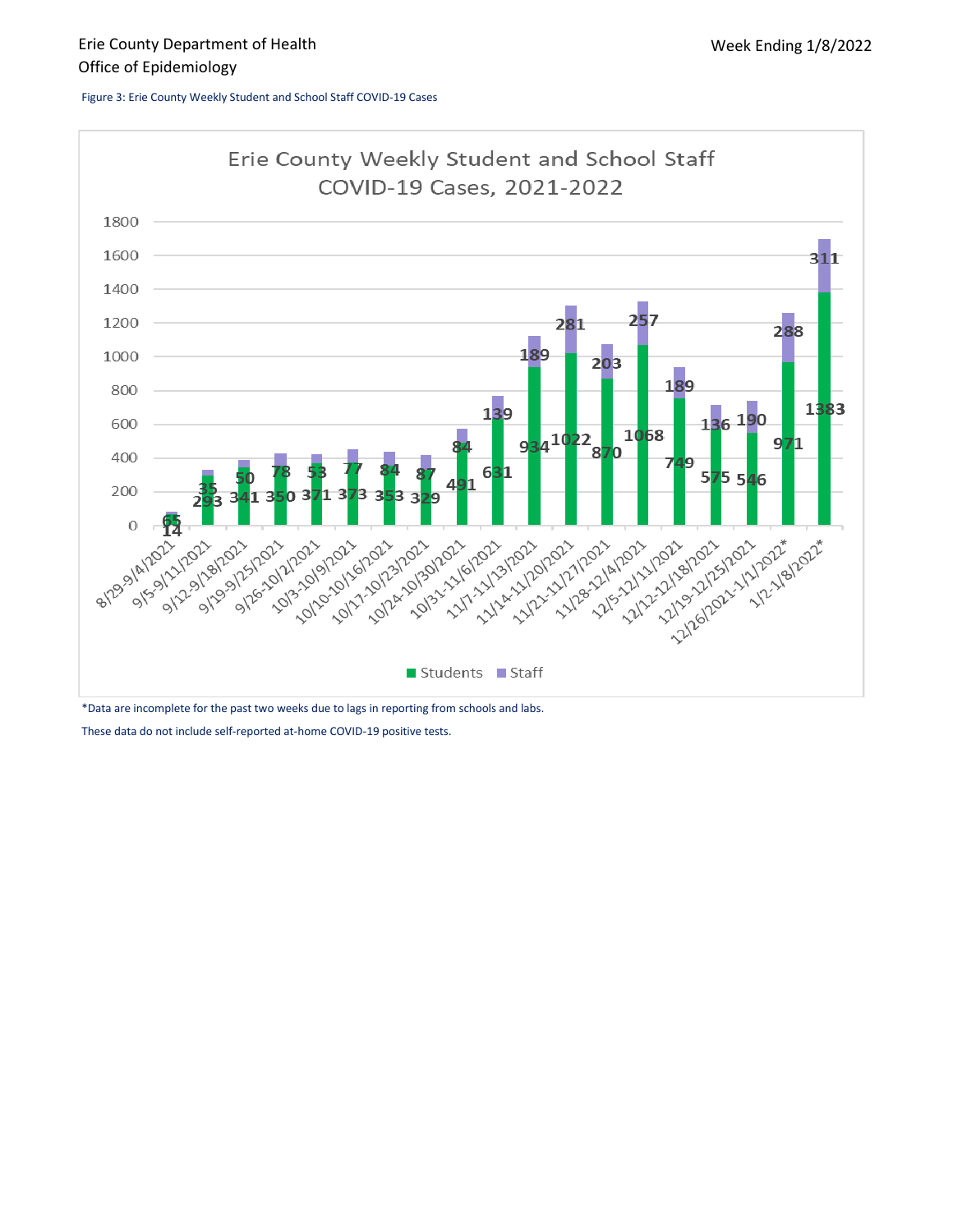

Data provided by Erie County hospitals and NYSDOH. Patients may include residents from outside Erie County.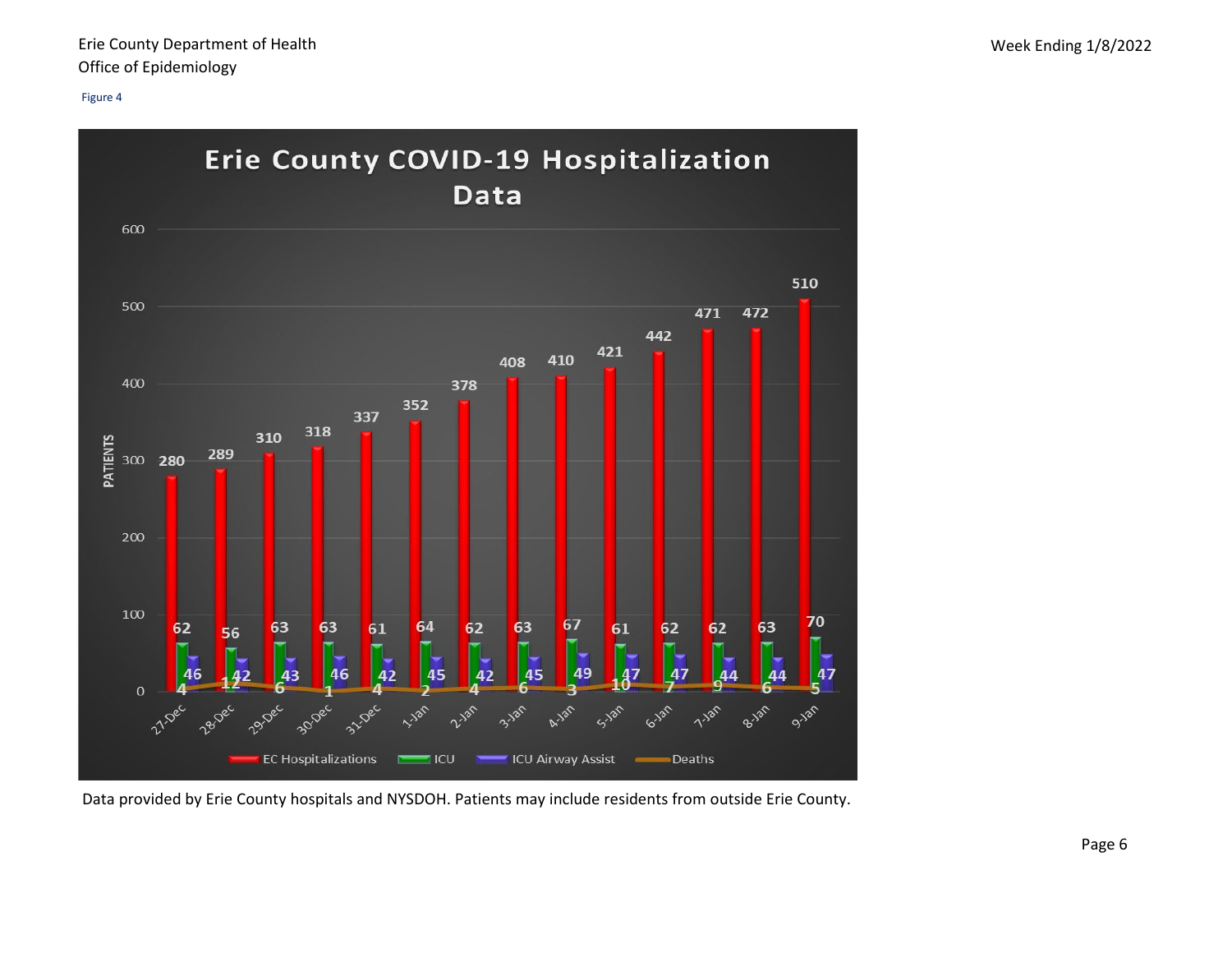#### Table 3

#### *Erie County COVID-19 Vaccination Rates by Age and Zip Code (Data through January 11, 2022)*

|                 | Percent of Population Vaccinated (with at least one dose) |            |                    |             |                           |       |  |  |  |  |
|-----------------|-----------------------------------------------------------|------------|--------------------|-------------|---------------------------|-------|--|--|--|--|
| <b>Zip Code</b> | <b>City</b>                                               | 0-19 years | <b>20-34 years</b> | 35-64 years | 65 years old 20 years and |       |  |  |  |  |
|                 |                                                           | old        | old                | old         | and older                 | older |  |  |  |  |
|                 | 14034 Collins                                             | 35.0%      | 29.0%              | 34.0%       | 88.8%                     | 40.6% |  |  |  |  |
|                 | 14112 North Evans                                         | n/a        | 33.3%              | n/a         | 48.3%                     | 41.9% |  |  |  |  |
|                 | 14061 Farnham                                             | 6.5%       | 20.0%              | 46.4%       | 100.0%                    | 42.8% |  |  |  |  |
|                 | 14070 Gowanda                                             | 25.4%      | 29.7%              | 45.1%       | 75.3%                     | 47.0% |  |  |  |  |
|                 | 14035 Collins Center                                      | 9.8%       | 100.0%             | 39.5%       | 100.0%                    | 51.9% |  |  |  |  |
|                 | 14030 Chaffee                                             | 18.7%      | 52.7%              | 51.3%       | 81.3%                     | 58.4% |  |  |  |  |
|                 | 14170 West Falls                                          | 28.5%      | 72.8%              | 48.7%       | 100.0%                    | 60.5% |  |  |  |  |
|                 | 14111 North Collins                                       | 28.6%      | 54.2%              | 60.2%       | 100.0%                    | 64.9% |  |  |  |  |
|                 | 14004 Alden                                               | 26.2%      | 51.7%              | 62.0%       | 84.2%                     | 65.2% |  |  |  |  |
|                 | 14055 East Concord                                        | 28.0%      | 61.7%              | 58.6%       | 100.0%                    | 67.2% |  |  |  |  |
|                 | 14025 Boston                                              | 32.3%      | 82.6%              | 62.6%       | 69.1%                     | 67.5% |  |  |  |  |
|                 | 14080 Holland                                             | 28.2%      | 55.7%              | 61.0%       | 96.3%                     | 67.9% |  |  |  |  |
|                 | 14210 Buffalo                                             | 31.6%      | 53.9%              | 72.8%       | 84.1%                     | 68.1% |  |  |  |  |
|                 | 14208 Buffalo                                             | 27.6%      | 54.5%              | 83.0%       | 70.1%                     | 69.8% |  |  |  |  |
|                 | 14206 Buffalo                                             | 30.8%      | 59.2%              | 72.6%       | 79.1%                     | 70.2% |  |  |  |  |
|                 | 14222 Buffalo (Elmwood Village)                           | 33.0%      | 57.3%              | 89.4%       | 79.9%                     | 72.3% |  |  |  |  |
|                 | 14001 Akron                                               | 34.3%      | 59.1%              | 65.5%       | 100.0%                    | 72.4% |  |  |  |  |
|                 | 14215 Buffalo                                             | 27.6%      | 57.5%              | 75.6%       | 100.0%                    | 73.1% |  |  |  |  |
|                 | 14219 Blasdell                                            | 33.9%      | 59.2%              | 72.5%       | 96.7%                     | 73.9% |  |  |  |  |
|                 | 14211 Buffalo                                             | 33.6%      | 65.5%              | 75.9%       | 85.1%                     | 74.2% |  |  |  |  |
|                 | 14047 Derby                                               | 33.7%      | 63.4%              | 68.6%       | 100.0%                    | 74.7% |  |  |  |  |
|                 | 14204 Buffalo                                             | 26.3%      | 67.9%              | 73.3%       | 88.8%                     | 74.8% |  |  |  |  |
|                 | 14091 Lawtons                                             | 37.6%      | 42.9%              | 86.0%       | 89.6%                     | 75.4% |  |  |  |  |
|                 | 14006 Angola                                              | 30.8%      | 66.0%              | 73.7%       | 85.5%                     | 75.6% |  |  |  |  |
|                 | 14069 Glenwood                                            | 35.2%      | 79.6%              | 68.9%       | 88.1%                     | 75.7% |  |  |  |  |
|                 | 14218 Lackawanna                                          | 25.5%      | 57.9%              | 77.7%       | 95.6%                     | 75.8% |  |  |  |  |
|                 | 14141 Springville                                         | 31.1%      | 70.1%              | 69.8%       | 96.3%                     | 76.7% |  |  |  |  |
|                 | 14207 Buffalo                                             | 32.1%      | 56.4%              | 90.7%       | 89.6%                     | 76.7% |  |  |  |  |
| 14059 Elma      |                                                           | 34.0%      | 68.2%              | 73.1%       | 88.6%                     | 76.9% |  |  |  |  |
|                 | 14102 Marilla                                             | 29.4%      | 54.2%              | 81.6%       | 94.6%                     | 77.4% |  |  |  |  |
|                 | 14214 Buffalo                                             | 36.4%      | 67.7%              | 84.7%       | 92.1%                     | 78.7% |  |  |  |  |
|                 | 14139 South Wales                                         | 33.3%      | 91.0%              | 67.6%       | 100.0%                    | 79.0% |  |  |  |  |
|                 | 14216 Buffalo                                             | 41.8%      | 66.5%              | 82.7%       | 100.0%                    | 79.5% |  |  |  |  |
| 14057 Eden      |                                                           | 41.2%      | 86.5%              | 69.6%       | 100.0%                    | 79.5% |  |  |  |  |
|                 | 14209 Buffalo                                             | 28.6%      | 69.5%              | 81.0%       | 100.0%                    | 80.0% |  |  |  |  |
|                 | $14043$ Depew                                             | 37.7%      | 67.4%              | 80.5%       | 93.2%                     | 80.2% |  |  |  |  |
|                 | 14212 Buffalo                                             | 32.7%      | 74.3%              | 82.5%       | 84.5%                     | 80.5% |  |  |  |  |
|                 | 14225 Cheektowaga                                         | 37.9%      | 63.0%              | 89.6%       | 91.8%                     | 81.5% |  |  |  |  |
|                 | 14220 Buffalo                                             | 37.5%      | 70.9%              | 82.3%       | 97.7%                     | 81.7% |  |  |  |  |
|                 | 14052 East Aurora                                         | 57.3%      | 81.8%              | 75.5%       | 100.0%                    | 82.9% |  |  |  |  |
|                 | 14150 Tonawanda                                           | 39.4%      | 74.9%              | 81.5%       | 93.9%                     | 83.1% |  |  |  |  |

All data are provisional and represent data available at the time of the report.

https://covid19vaccine.health.ny.gov/vaccine-demographic-data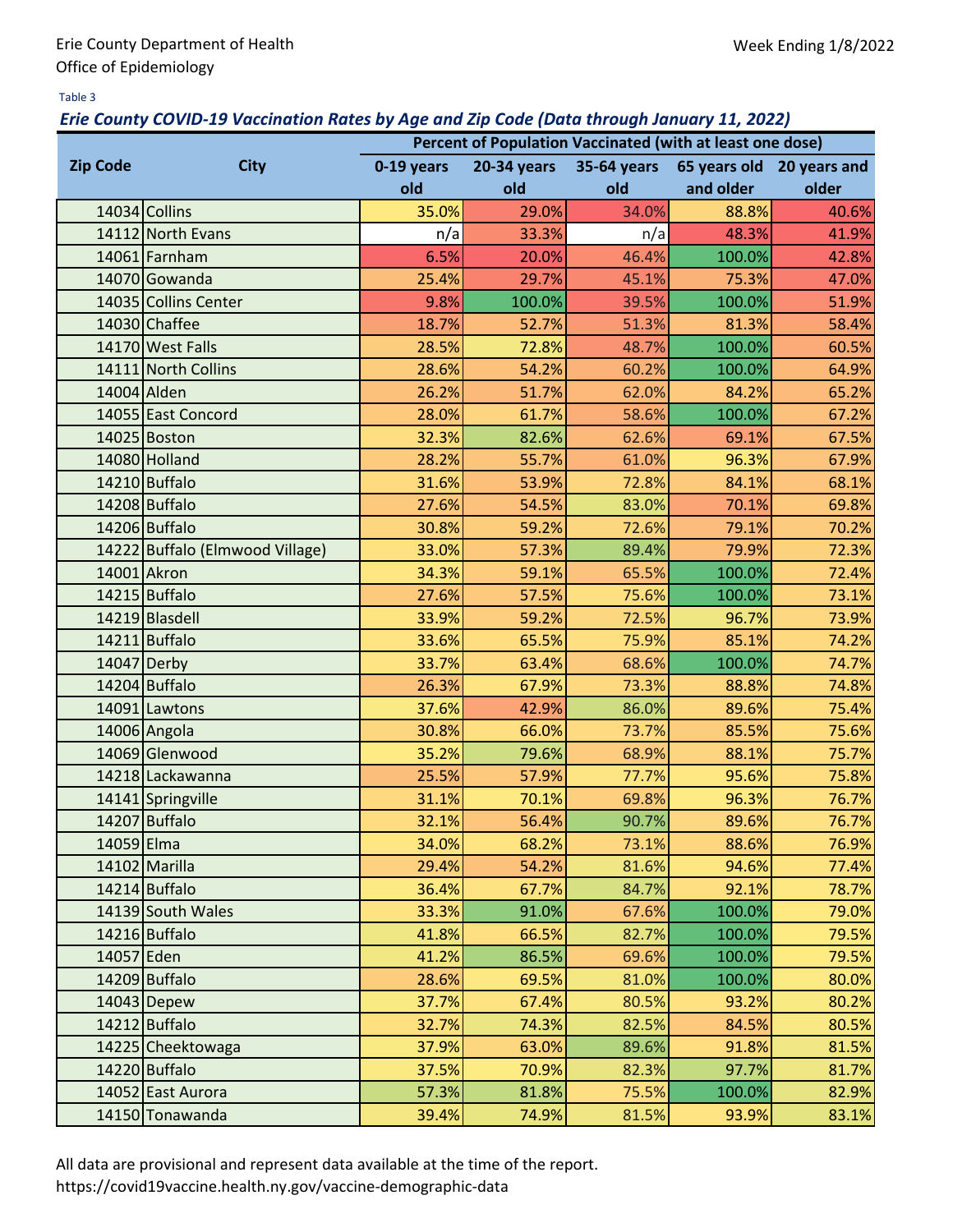### Erie County Department of Health Office of Epidemiology

|                 |                                     | Percent of Population Vaccinated (with at least one dose) |                    |             |           |                           |  |  |  |  |  |
|-----------------|-------------------------------------|-----------------------------------------------------------|--------------------|-------------|-----------|---------------------------|--|--|--|--|--|
| <b>Zip Code</b> | <b>City</b>                         | 0-19 years                                                | <b>20-34 years</b> | 35-64 years |           | 65 years old 20 years and |  |  |  |  |  |
|                 |                                     | old                                                       | old                | old         | and older | older                     |  |  |  |  |  |
|                 | 14201 Buffalo                       | 27.1%                                                     | 79.3%              | 81.8%       | 97.7%     | 83.2%                     |  |  |  |  |  |
|                 | 14031 Clarence                      | 46.8%                                                     | 71.4%              | 78.3%       | 100.0%    | 83.4%                     |  |  |  |  |  |
|                 | 14217 Kenmore                       | 48.2%                                                     | 86.1%              | 79.1%       | 90.7%     | 83.7%                     |  |  |  |  |  |
|                 | 14224 West Seneca                   | 44.0%                                                     | 75.9%              | 79.0%       | 99.5%     | 83.8%                     |  |  |  |  |  |
|                 | 14228 Amherst (Getzville)           | 46.7%                                                     | 73.8%              | 89.3%       | 94.3%     | 84.2%                     |  |  |  |  |  |
|                 | 14213 Buffalo                       | 28.0%                                                     | 76.4%              | 89.4%       | 92.6%     | 84.3%                     |  |  |  |  |  |
|                 | 14227 Cheektowaga                   | 47.7%                                                     | 70.7%              | 81.6%       | 100.0%    | 84.5%                     |  |  |  |  |  |
|                 | 14202 Buffalo                       | 36.1%                                                     | 65.2%              | 100.0%      | 100.0%    | 85.5%                     |  |  |  |  |  |
|                 | 14032 Clarence Center               | 50.3%                                                     | 99.7%              | 78.6%       | 100.0%    | 85.8%                     |  |  |  |  |  |
|                 | 14169 Wales Center                  | 65.5%                                                     | n/a                | 78.9%       | 100.0%    | 86.0%                     |  |  |  |  |  |
|                 | 14075 Hamburg                       | 47.7%                                                     | 87.1%              | 79.8%       | 100.0%    | 86.7%                     |  |  |  |  |  |
|                 | 14072 Grand Island                  | 46.6%                                                     | 88.9%              | 81.8%       | 100.0%    | 87.4%                     |  |  |  |  |  |
|                 | 14226 Amherst (Snyder/Eggertsville) | 48.2%                                                     | 81.1%              | 86.5%       | 99.9%     | 87.7%                     |  |  |  |  |  |
|                 | 14051 East Amherst                  | 58.0%                                                     | 100.0%             | 80.8%       | 100.0%    | 88.1%                     |  |  |  |  |  |
|                 | 14223 Tonawanda                     | 41.2%                                                     | 83.1%              | 87.6%       | 100.0%    | 89.4%                     |  |  |  |  |  |
|                 | 14086 Lancaster                     | 51.3%                                                     | 90.4%              | 86.5%       | 100.0%    | 90.3%                     |  |  |  |  |  |
|                 | 14127 Orchard Park                  | 54.0%                                                     | 100.0%             | 83.6%       | 100.0%    | 91.0%                     |  |  |  |  |  |
|                 | 14026 Bowmansville                  | 100.0%                                                    | 100.0%             | 86.8%       | 100.0%    | 91.8%                     |  |  |  |  |  |
|                 | 14221 Amherst/Williamsville/Clarenc | 57.4%                                                     | 100.0%             | 87.4%       | 95.4%     | 92.3%                     |  |  |  |  |  |
|                 | 14033 Colden                        | 52.8%                                                     | 100.0%             | 92.7%       | 95.5%     | 94.2%                     |  |  |  |  |  |
|                 | 14085 Lake View                     | 53.6%                                                     | 88.0%              | 98.7%       | 94.9%     | 95.6%                     |  |  |  |  |  |
|                 | 14068 Getzville                     | 63.4%                                                     | 100.0%             | 99.0%       | 92.4%     | 96.5%                     |  |  |  |  |  |
|                 | 14134 Sardinia                      | 40.0%                                                     | 100.0%             | 100.0%      | 100.0%    | 100.0%                    |  |  |  |  |  |
|                 | 14203 Buffalo                       | 44.7%                                                     | 100.0%             | 100.0%      | 100.0%    | 100.0%                    |  |  |  |  |  |
|                 | <b>Total</b>                        | 39.6%                                                     | 71.5%              | 80.2%       | 95.0%     | 81.2%                     |  |  |  |  |  |